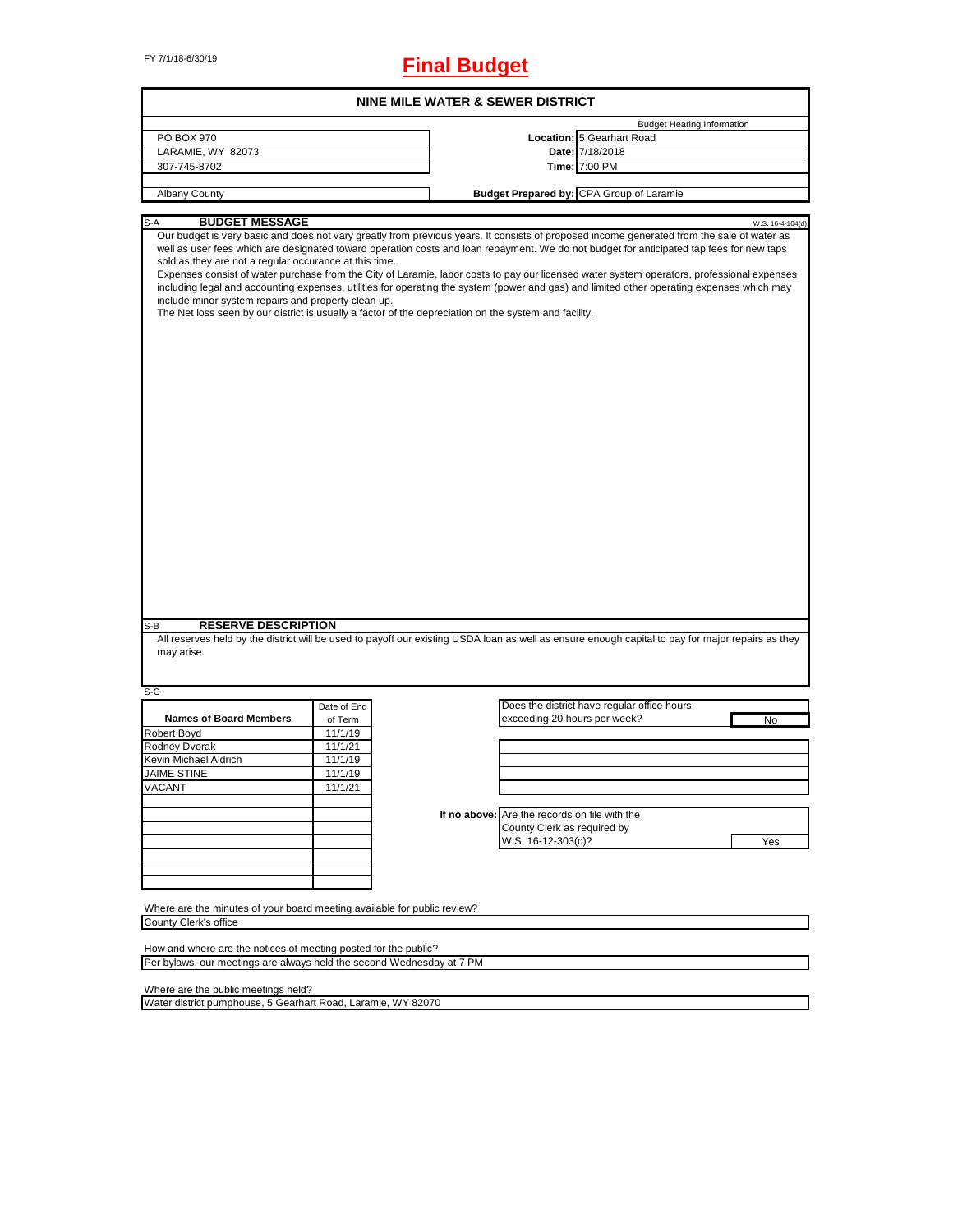# **FINAL BUDGET SUMMARY**

|       | <b>OVERVIEW</b>                                             | 2016-2017<br>Actual | 2017-2018<br>Estimated | 2018-2019<br>Proposed | Final Approval |
|-------|-------------------------------------------------------------|---------------------|------------------------|-----------------------|----------------|
|       |                                                             |                     |                        |                       |                |
| $S-1$ | <b>Total Budgeted Expenditures</b>                          | \$154,537           | \$147,162              | \$92,087              | \$92,087       |
| $S-2$ | <b>Total Principal to Pay on Debt</b>                       | \$8,000             | \$8,000                | \$9,000               | \$9,000        |
| $S-3$ | <b>Total Change to Restricted Funds</b>                     | \$0                 | \$0                    | \$0                   | \$0            |
|       |                                                             |                     |                        |                       |                |
| $S-4$ | <b>Total General Fund and Forecasted Revenues Available</b> | \$274,026           | \$271,804              | \$279,902             | \$279,902      |
|       |                                                             |                     |                        |                       |                |
| $S-5$ | Amount requested from County Commissioners                  | \$0                 | \$0 <sub>1</sub>       | \$0                   | \$0            |
|       |                                                             |                     |                        |                       |                |
| $S-6$ | <b>Additional Funding Needed:</b>                           |                     |                        | \$0                   | \$0            |

|                  | <b>REVENUE SUMMARY</b>                       | 2016-2017 | 2017-2018 | 2018-2019 | <b>Final Approval</b>            |
|------------------|----------------------------------------------|-----------|-----------|-----------|----------------------------------|
|                  |                                              | Actual    | Estimated | Proposed  |                                  |
| $S-7$            | <b>Operating Revenues</b>                    | \$104,624 | \$102,320 | \$102,860 | \$102,860                        |
| $S-8$            | Tax levy (From the County Treasurer)         | \$0       | \$0       | \$0       | \$0                              |
| $S-9$            | <b>Government Support</b>                    | \$0       | \$0       | \$0       | \$0                              |
| $S-10$           | <b>Grants</b>                                | \$0       | \$0       | \$0       | \$0                              |
|                  | Other County Support (Not from Co. Treas.)   | \$0       | \$0       | \$0       | \$0                              |
| $S-11$<br>$S-12$ | <b>Miscellaneous</b>                         | \$430     | \$512     | \$500     | \$500                            |
|                  |                                              | \$0       |           | \$0       |                                  |
| $S-13$           | <b>Other Forecasted Revenue</b>              |           | \$0       |           | \$0                              |
| $S-14$           | <b>Total Revenue</b>                         | \$105,054 | \$102,832 | \$103,360 | \$103,360                        |
|                  | FY 7/1/18-6/30/19                            |           |           |           | NINE MILE WATER & SEWER DISTRICT |
|                  | <b>EXPENDITURE SUMMARY</b>                   | 2016-2017 | 2017-2018 | 2018-2019 | <b>Final Approval</b>            |
|                  |                                              | Actual    | Estimated | Proposed  |                                  |
|                  |                                              |           |           |           |                                  |
| $S-15$           | <b>Capital Outlay</b>                        | \$0       | \$0       | \$0       | \$0                              |
| $S-16$           | <b>Interest and Fees On Debt</b>             | \$9,310   | \$9,020   | \$8,515   | \$8,515                          |
| $S-17$           | <b>Administration</b>                        | \$18,260  | \$19,464  | \$17,930  | \$17,930                         |
| $S-18$           | <b>Operations</b>                            | \$60,146  | \$61,273  | \$60,760  | \$60,760                         |
| $S-19$           | <b>Indirect Costs</b>                        | \$66,821  | \$57,405  | \$4,882   | \$4,882                          |
| $S-20$           | <b>Total Expenditures</b>                    | \$154,537 | \$147,162 | \$92,087  | \$92,087                         |
|                  |                                              |           |           |           |                                  |
|                  | <b>DEBT SUMMARY</b>                          | 2016-2017 | 2017-2018 | 2018-2019 | <b>Final Approval</b>            |
|                  |                                              | Actual    | Estimated | Proposed  |                                  |
|                  |                                              |           |           |           |                                  |
| $S-21$           | <b>Principal Paid on Debt</b>                | \$8,000   | \$8,000   | \$9.000   | \$9,000                          |
|                  |                                              | 2016-2017 | 2017-2018 | 2018-2019 |                                  |
|                  | <b>CASH AND INVESTMENTS</b>                  | Actual    | Estimated | Proposed  | <b>Final Approval</b>            |
|                  |                                              |           |           |           |                                  |
| $S-22$           | <b>TOTAL GENERAL FUNDS</b>                   | \$168,972 | \$168,972 | \$176,542 | \$176,542                        |
|                  | <b>Summary of Reserve Funds</b>              |           |           |           |                                  |
| $S-23$           | <b>Beginning Balance in Reserve Accounts</b> |           |           |           |                                  |
| $S-24$           | a. Depreciation Reserve                      | \$0       | \$0       | \$0       | \$0                              |
| $S-25$           | b. Other Reserve                             | \$0       | \$0       | \$0       | $\overline{30}$                  |
| $S-26$           | c. Emergency Reserve (Cash)                  | \$0       | \$0       | \$0       | \$0                              |
|                  | Total Reserves (a+b+c)                       | \$0       | \$0       | \$0       | \$0                              |
| $S-27$           | Amount to be added                           |           |           |           |                                  |
| $S-28$           | a. Depreciation Reserve                      | \$0       | \$0       | \$0       | \$0                              |
| $S-29$           | b. Other Reserve                             | \$0       | \$0       | \$0       | \$0                              |
| $S-30$           | c. Emergency Reserve (Cash)                  | \$0       | \$0       | \$0       | \$0                              |
|                  | Total to be added (a+b+c)                    | \$0       | \$0       | \$0       | \$0                              |
|                  |                                              |           |           |           |                                  |
| $S-31$           | <b>Subtotal</b>                              | \$0       | \$0       | \$0       | \$0                              |
| $S-32$           | Less Total to be spent                       | \$0       | \$0       | \$0       | \$0                              |
| $S-33$           | TOTAL RESERVES AT END OF FISCAL YEAR         | \$0       | \$0       | \$0       | \$0                              |
|                  |                                              |           |           |           | <b>End of Summarv</b>            |

*Budget Officer / District Official (if not same as "Submitted by")*

Date adopted by Special District

LARAMIE, WY 82073

**DISTRICT ADDRESS:** PO BOX 970 **PREPARED BY:** CPA Group of Laramie

**DISTRICT PHONE:** 307-745-8702

1/29/18 *Form approved by Wyoming Department of Audit, Public Funds Division Prepared in compliance with the Uniform Municipal Fiscal Procedures Act (W.S. 16-4-101 through 124) as it applies.*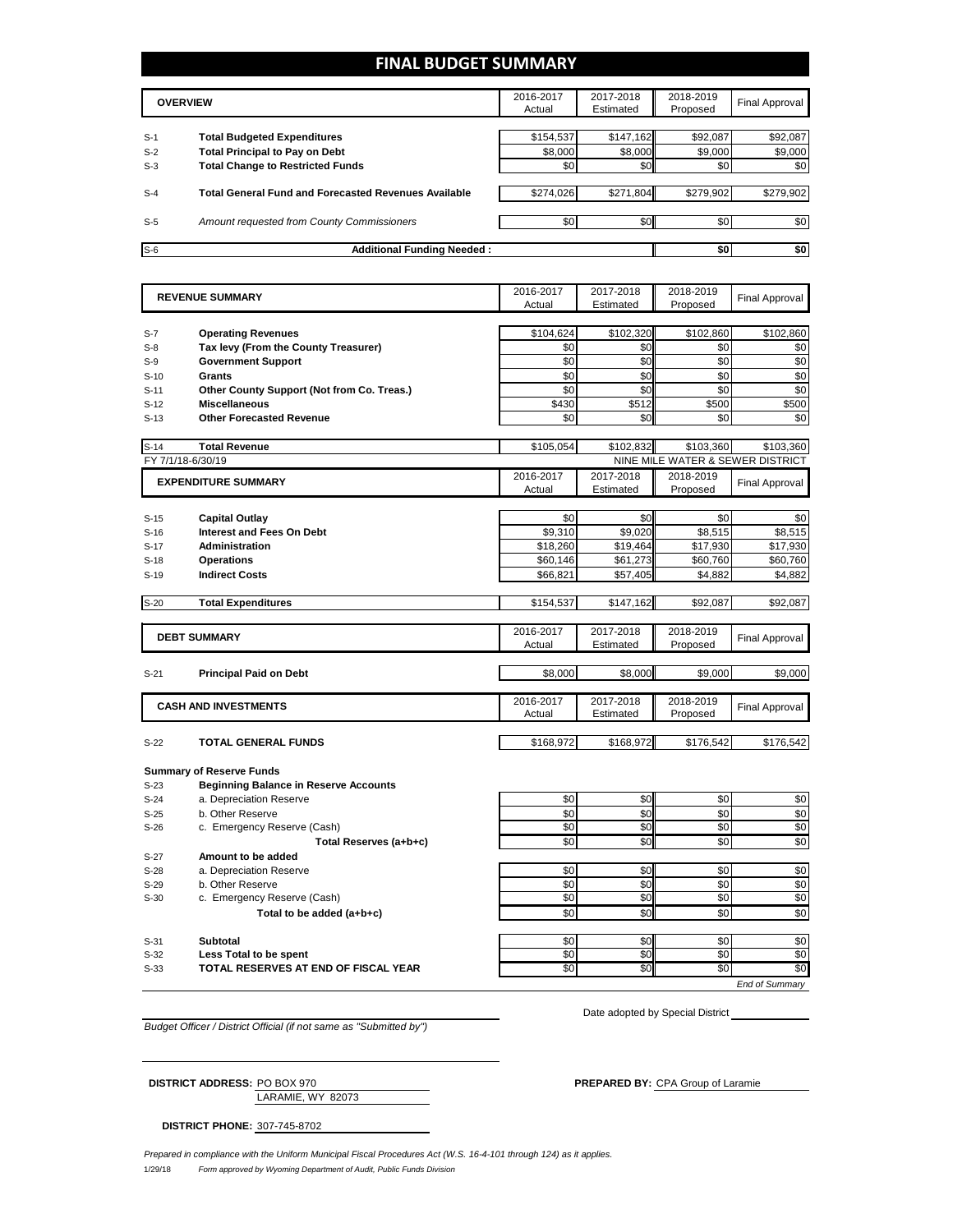# **Final Budget**

NINE MILE WATER & SEWER DISTRICT

**NAME OF DISTRICT/BOARD**

**FYE** 6/30/2019

|                        | PROPERTY TAXES AND ASSESSMENTS                        |                     |                        |                       |                       |
|------------------------|-------------------------------------------------------|---------------------|------------------------|-----------------------|-----------------------|
|                        |                                                       | 2016-2017<br>Actual | 2017-2018<br>Estimated | 2018-2019<br>Proposed | <b>Final Approval</b> |
| $R-1$                  | <b>Property Taxes and Assessments Received</b>        |                     |                        |                       |                       |
| $R-1.1$                | Tax Levy (From the County Treasurer)                  |                     |                        |                       |                       |
| $R-1.2$                | <b>Other County Support</b>                           |                     |                        |                       |                       |
|                        | <b>FORECASTED REVENUE</b>                             |                     |                        |                       |                       |
|                        |                                                       | 2016-2017           | 2017-2018              | 2018-2019             | <b>Final Approval</b> |
|                        |                                                       | Actual              | Estimated              | Proposed              |                       |
| $R-2$                  | <b>Revenues from Other Governments</b>                |                     |                        |                       |                       |
| $R - 2.1$              | <b>State Aid</b>                                      |                     |                        |                       |                       |
| $R - 2.2$              | Additional County Aid (non-treasurer)                 |                     |                        |                       |                       |
| $R-2.3$                | City (or Town) Aid                                    |                     |                        |                       |                       |
| $R - 2.4$              | Other (Specify)                                       |                     |                        |                       |                       |
| $R - 2.5$<br>$R-3$     | <b>Total Government Support</b>                       | \$0                 | \$0                    | \$0                   | \$0                   |
| $R-3.1$                | <b>Operating Revenues</b>                             | \$104,624           | \$102,320              | \$102,860             | \$102,860             |
|                        | <b>Customer Charges</b><br>Sales of Goods or Services |                     |                        |                       |                       |
| $R - 3.2$<br>$R - 3.3$ | <b>Other Assessments</b>                              |                     |                        |                       |                       |
| $R - 3.4$              | <b>Total Operating Revenues</b>                       | \$104,624           | \$102,320              | \$102,860             | \$102,860             |
| $R-4$                  | <b>Grants</b>                                         |                     |                        |                       |                       |
| $R - 4.1$              | <b>Direct Federal Grants</b>                          |                     |                        |                       |                       |
| $R - 4.2$              | Federal Grants thru State Agencies                    |                     |                        |                       |                       |
| $R-4.3$                | <b>Grants from State Agencies</b>                     |                     |                        |                       |                       |
| $R - 4.4$              | <b>Total Grants</b>                                   | \$0                 | \$0                    | \$0                   | \$0                   |
| $R-5$                  | <b>Miscellaneous Revenue</b>                          |                     |                        |                       |                       |
| $R - 5.1$              | Interest                                              | \$430               | \$512                  | \$500                 | \$500                 |
| $R-5.2$                | Other: Specify                                        |                     |                        |                       |                       |
| $R-5.3$                | Other: Additional                                     |                     |                        |                       |                       |
| $R - 5.4$              | <b>Total Miscellaneous</b>                            | \$430               | \$512                  | \$500                 | \$500                 |
| $R - 5.5$              | <b>Total Forecasted Revenue</b>                       | \$105,054           | \$102,832              | \$103,360             | \$103,360             |
| $R-6$                  | <b>Other Forecasted Revenue</b>                       |                     |                        |                       |                       |
| $R - 6.1$              | a. Other past due-as estimated by Co. Treas.          |                     |                        |                       |                       |
| $R-6.2$                | b. Other forecasted revenue (specify):                |                     |                        |                       |                       |
| $R - 6.3$              |                                                       |                     |                        |                       |                       |
| $R-6.4$                |                                                       |                     |                        |                       |                       |
| $R - 6.5$              |                                                       |                     |                        |                       |                       |
| $R-6.6$                | Total Other Forecasted Revenue (a+b)                  | \$0                 | \$0                    | \$0                   | \$0                   |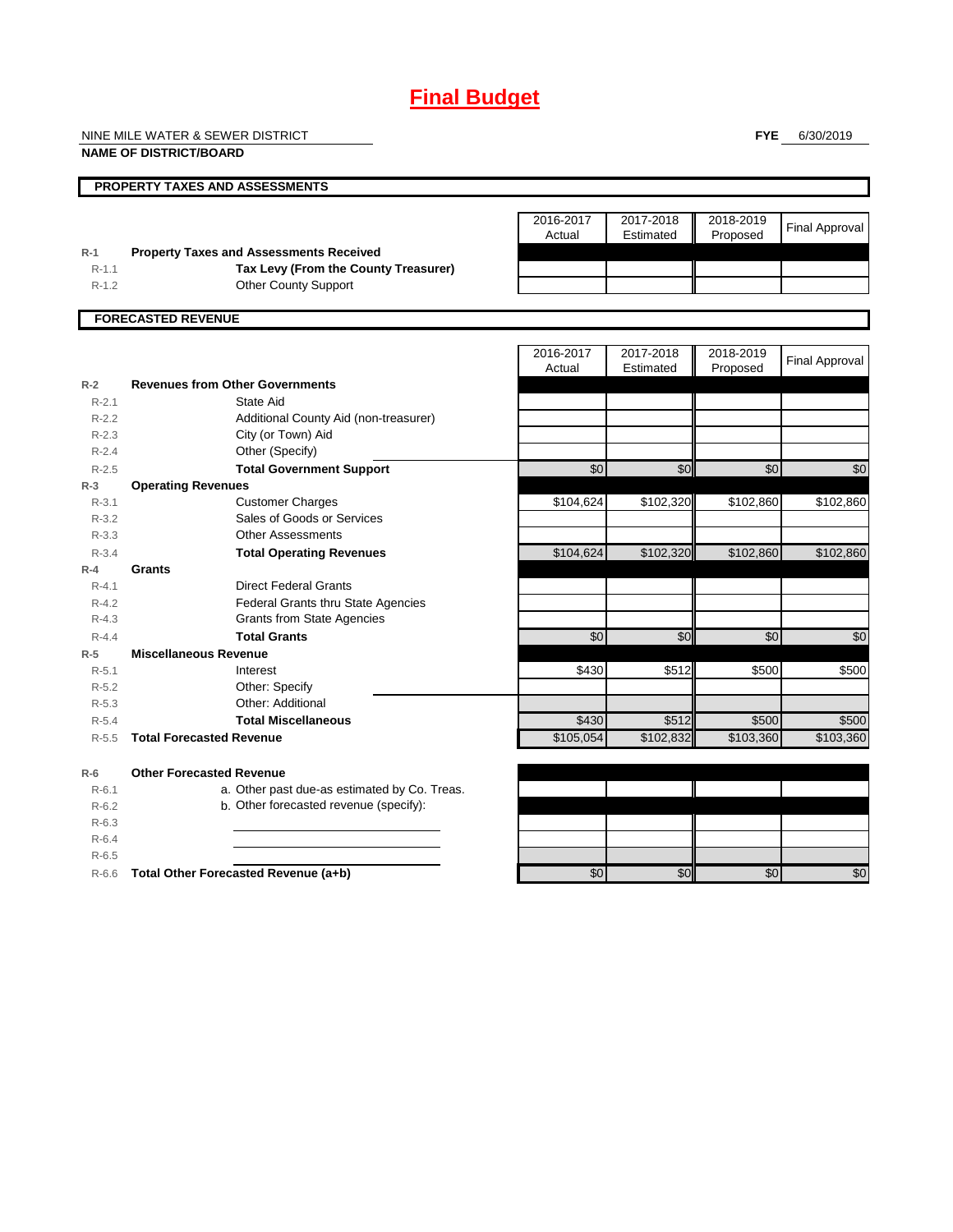## **CAPITAL OUTLAY BUDGET**

| $E-1$     | <b>Capital Outlay</b> |                  |
|-----------|-----------------------|------------------|
| $F-11$    |                       | Real Property    |
| $F-12$    |                       | Vehicles         |
| $F-1.3$   |                       | Office Equipment |
| $F-14$    |                       | Other (Specify)  |
| $F-1.5$   |                       |                  |
| $F-16$    |                       |                  |
| $E - 1.7$ |                       |                  |
| $F-1.8$   | TOTAL CAPITAL OUTLAY  |                  |

|           |                             |                      | 2016-2017<br>Actual | 2017-2018<br>Estimated | 2018-2019<br>Proposed | <b>Final Approval</b> |
|-----------|-----------------------------|----------------------|---------------------|------------------------|-----------------------|-----------------------|
|           | <b>Capital Outlay</b>       |                      |                     |                        |                       |                       |
| $E - 1.1$ |                             | <b>Real Property</b> |                     |                        |                       |                       |
| $E-1.2$   |                             | Vehicles             |                     |                        |                       |                       |
| $E-1.3$   |                             | Office Equipment     |                     |                        |                       |                       |
| $E - 1.4$ |                             | Other (Specify)      |                     |                        |                       |                       |
| $E-1.5$   |                             |                      |                     |                        |                       |                       |
| $E-1.6$   |                             |                      |                     |                        |                       |                       |
| $E - 1.7$ |                             |                      |                     |                        |                       |                       |
| $E-1.8$   | <b>TOTAL CAPITAL OUTLAY</b> |                      | \$0                 | \$0                    | \$0                   | \$0                   |

### **ADMINISTRATION BUDGET**

| $E-2$     | <b>Personnel Services</b>            |                                 |
|-----------|--------------------------------------|---------------------------------|
| $E - 2.1$ |                                      | Administrator                   |
| $E - 2.2$ |                                      | Secretary                       |
| $E - 2.3$ |                                      | Clerical                        |
| $E - 2.4$ |                                      | Other (Specify)                 |
| $E - 2.5$ |                                      |                                 |
| $E - 2.6$ |                                      |                                 |
| $E - 2.7$ |                                      |                                 |
| $E-3$     | <b>Board Expenses</b>                |                                 |
| $E - 3.1$ |                                      | Travel                          |
| $E - 3.2$ |                                      | Mileage                         |
| $E - 3.3$ |                                      | Other (Specify)                 |
| $E - 3.4$ |                                      | <b>BOARD MEETING EXP</b>        |
| $E - 3.5$ |                                      |                                 |
| $E - 3.6$ |                                      |                                 |
| $E-4$     | <b>Contractual Services</b>          |                                 |
| $E - 4.1$ |                                      | Legal                           |
| $E - 4.2$ |                                      | Accounting/Auditing             |
| $E - 4.3$ |                                      | Other (Specify)                 |
| $E - 4.4$ |                                      |                                 |
| $E - 4.5$ |                                      |                                 |
| $E - 4.6$ |                                      |                                 |
| $E-5$     | <b>Other Administrative Expenses</b> |                                 |
| $E - 5.1$ |                                      | <b>Office Supplies</b>          |
| $E - 5.2$ |                                      | Office equipment, rent & repair |
| $E - 5.3$ |                                      | Education                       |
| $E - 5.4$ |                                      | Registrations                   |
| $E - 5.5$ |                                      | Other (Specify)                 |
| $E - 5.6$ |                                      |                                 |
| $E - 5.7$ |                                      |                                 |
| $E - 5.8$ |                                      |                                 |
| F-6 I     | TOTAL ADMINISTRATION                 |                                 |

|           |                                      | 2016-2017<br>Actual | 2017-2018<br>Estimated | 2018-2019<br>Proposed | <b>Final Approval</b> |
|-----------|--------------------------------------|---------------------|------------------------|-----------------------|-----------------------|
| $E-2$     | <b>Personnel Services</b>            |                     |                        |                       |                       |
| $E - 2.1$ | Administrator                        |                     |                        |                       |                       |
| $E - 2.2$ | Secretary                            |                     |                        |                       |                       |
| $E - 2.3$ | Clerical                             |                     |                        |                       |                       |
| $E - 2.4$ | Other (Specify)                      |                     |                        |                       |                       |
| $E - 2.5$ |                                      |                     |                        |                       |                       |
| $E - 2.6$ |                                      |                     |                        |                       |                       |
| $E - 2.7$ |                                      |                     |                        |                       |                       |
| $E-3$     | <b>Board Expenses</b>                |                     |                        |                       |                       |
| $E - 3.1$ | Travel                               |                     |                        |                       |                       |
| $E - 3.2$ | Mileage                              |                     |                        |                       |                       |
| $E - 3.3$ | Other (Specify)                      |                     |                        |                       |                       |
| $E - 3.4$ | <b>BOARD MEETING EXP</b>             | \$425               | \$721                  | \$575                 | \$575                 |
| $E - 3.5$ |                                      |                     |                        |                       |                       |
| $E - 3.6$ |                                      |                     |                        |                       |                       |
| $E-4$     | <b>Contractual Services</b>          |                     |                        |                       |                       |
| $E - 4.1$ | Legal                                | \$624               | \$2,400                | \$1,200               | \$1,200               |
| $E - 4.2$ | Accounting/Auditing                  | \$16,127            | \$15,716               | \$15,330              | \$15,330              |
| $E - 4.3$ | Other (Specify)                      |                     |                        |                       |                       |
| $E-4.4$   |                                      |                     |                        |                       |                       |
| $E-4.5$   |                                      |                     |                        |                       |                       |
| $E - 4.6$ |                                      |                     |                        |                       |                       |
| $E-5$     | <b>Other Administrative Expenses</b> |                     |                        |                       |                       |
| $E - 5.1$ | Office Supplies                      | \$1,084             | \$627                  | \$825                 | \$825                 |
| $E - 5.2$ | Office equipment, rent & repair      |                     |                        |                       |                       |
| $E - 5.3$ | Education                            |                     |                        |                       |                       |
| $E - 5.4$ | Registrations                        |                     |                        |                       |                       |
| $E - 5.5$ | Other (Specify)                      |                     |                        |                       |                       |
| $E-5.6$   |                                      |                     |                        |                       |                       |
| $E - 5.7$ |                                      |                     |                        |                       |                       |
| $E - 5.8$ |                                      |                     |                        |                       |                       |
| $E-6$     | <b>TOTAL ADMINISTRATION</b>          | \$18,260            | \$19,464               | \$17,930              | \$17,930              |
|           |                                      |                     |                        |                       |                       |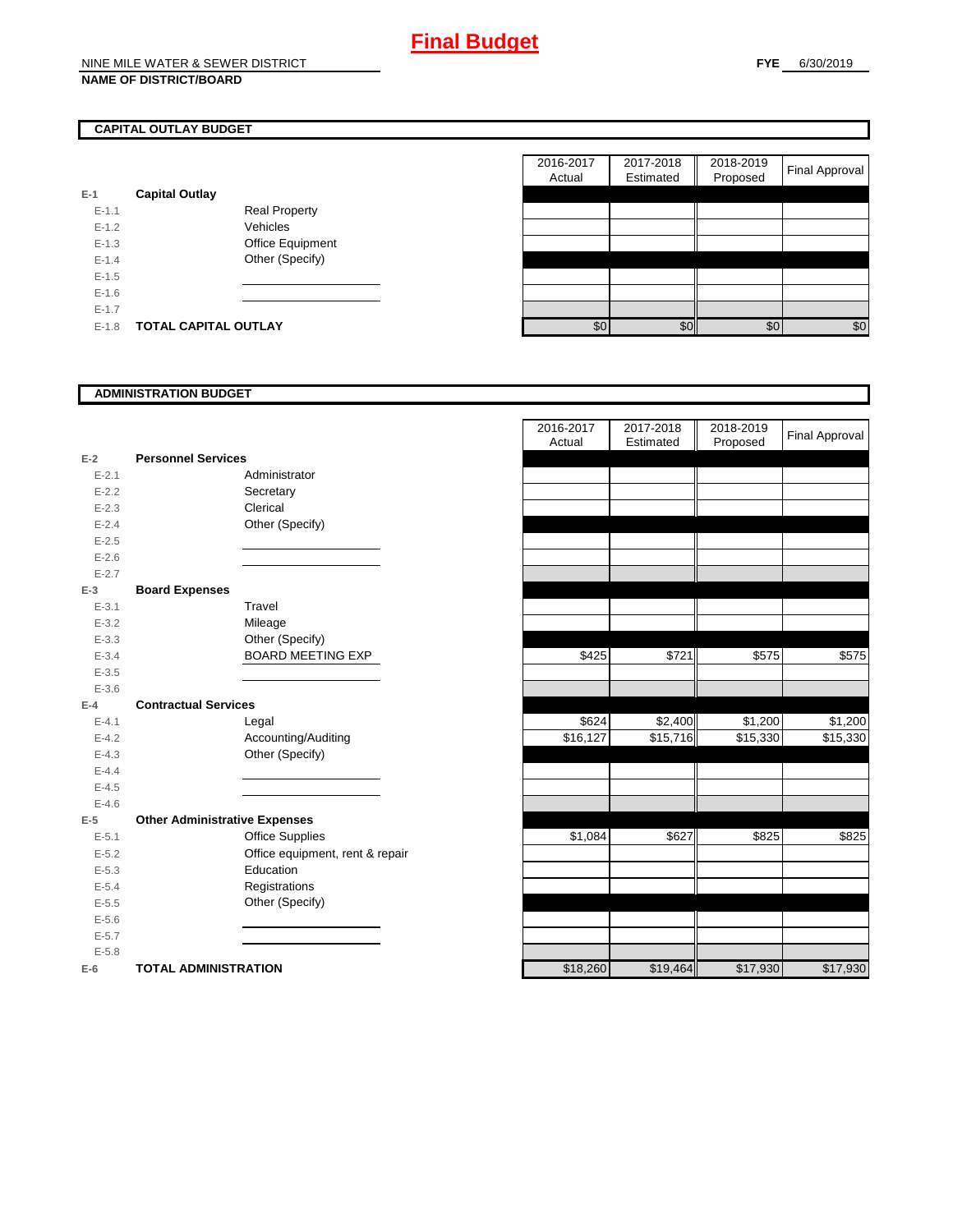# **OPERATIONS BUDGET**

| $E-7$      | <b>Personnel Services</b>              |
|------------|----------------------------------------|
| $E - 7.1$  | <b>Wages--Operations</b>               |
| $E - 7.2$  | <b>Service Contracts</b>               |
| $E - 7.3$  | Other (Specify)                        |
| $E - 7.4$  | <b>LABOR</b>                           |
| $E - 7.5$  |                                        |
| $E - 7.6$  |                                        |
| E-8        | Travel                                 |
| $E - 8.1$  | Mileage                                |
| $E - 8.2$  | Other (Specify)                        |
| $E - 8.3$  |                                        |
| $E - 8.4$  |                                        |
| $E - 8.5$  |                                        |
| $E-9$      | <b>Operating supplies (List)</b>       |
| $E-9.1$    |                                        |
| $E - 9.2$  |                                        |
| $E - 9.3$  |                                        |
| $E - 9.4$  |                                        |
| $E - 9.5$  |                                        |
| $E-10$     | <b>Program Services (List)</b>         |
| $E-10.1$   |                                        |
| $E-10.2$   |                                        |
| $E-10.3$   |                                        |
|            |                                        |
| $E-10.4$   |                                        |
| $E-10.5$   |                                        |
| E-11       | <b>Contractual Arrangements (List)</b> |
| $E - 11.1$ | <b>WATER PURCHASE</b>                  |
| $E-11.2$   |                                        |
| $E-11.3$   |                                        |
| $E-11.4$   |                                        |
| $E-11.5$   |                                        |
| $E-12$     | <b>Other operations (Specify)</b>      |
| $E-12.1$   | <b>UTILITIES</b>                       |
| $E-12.2$   | <b>BANK CHARGES</b>                    |
| $E-12.3$   | <b>TRAVEL</b>                          |
| $E-12.4$   | <b>REPAIRS</b>                         |
| $E-12.5$   |                                        |

|                |                                        | 2018-2019<br>2016-2017<br>2017-2018    | <b>Final Approval</b> |
|----------------|----------------------------------------|----------------------------------------|-----------------------|
| $\overline{7}$ | <b>Personnel Services</b>              | Actual<br>Estimated<br>Proposed        |                       |
| $E - 7.1$      | Wages--Operations                      |                                        |                       |
| $E - 7.2$      | <b>Service Contracts</b>               |                                        |                       |
| $E - 7.3$      | Other (Specify)                        |                                        |                       |
| $E - 7.4$      | LABOR                                  | \$11,493<br>\$10,457<br>\$11,000       | \$11,000              |
| $E - 7.5$      |                                        |                                        |                       |
| $E - 7.6$      |                                        |                                        |                       |
| 8              | <b>Travel</b>                          |                                        |                       |
| $E - 8.1$      | Mileage                                |                                        |                       |
| $E-8.2$        | Other (Specify)                        |                                        |                       |
| $E - 8.3$      |                                        |                                        |                       |
| $E - 8.4$      |                                        |                                        |                       |
| $E - 8.5$      |                                        |                                        |                       |
| 9              | <b>Operating supplies (List)</b>       |                                        |                       |
| $E - 9.1$      |                                        |                                        |                       |
| $E - 9.2$      |                                        |                                        |                       |
| $E - 9.3$      |                                        |                                        |                       |
| $E - 9.4$      |                                        |                                        |                       |
| $E - 9.5$      |                                        |                                        |                       |
| $10^{\circ}$   | <b>Program Services (List)</b>         |                                        |                       |
| $E-10.1$       |                                        |                                        |                       |
| $E-10.2$       |                                        |                                        |                       |
| $E-10.3$       |                                        |                                        |                       |
| $E-10.4$       |                                        |                                        |                       |
| $E-10.5$       |                                        |                                        |                       |
| $11 -$         | <b>Contractual Arrangements (List)</b> |                                        |                       |
| $E-11.1$       | WATER PURCHASE                         | \$36,950<br>\$38,446<br>\$40,000       | \$40,000              |
| $E-11.2$       |                                        |                                        |                       |
| $E-11.3$       |                                        |                                        |                       |
| $E-11.4$       |                                        |                                        |                       |
| $E-11.5$       |                                        |                                        |                       |
| 12             | <b>Other operations (Specify)</b>      |                                        |                       |
| $E-12.1$       | <b>UTILITIES</b>                       | \$2,718<br>\$3,223<br>\$3,035          | \$3,035               |
| $E-12.2$       | <b>BANK CHARGES</b>                    | \$10<br>\$31                           | \$20<br>\$20          |
| $E-12.3$       | <b>TRAVEL</b>                          | \$3,902<br>\$3,459<br>\$3,550          | \$3,550               |
| $E-12.4$       | <b>REPAIRS</b>                         | \$5,073<br>\$5,657<br>\$3,155          | \$3,155               |
| $E-12.5$       |                                        |                                        |                       |
| $13 -$         | TOTAL OPERATIONS                       | \$61 273<br><b>960 760</b><br>\$60,146 | \$60,760              |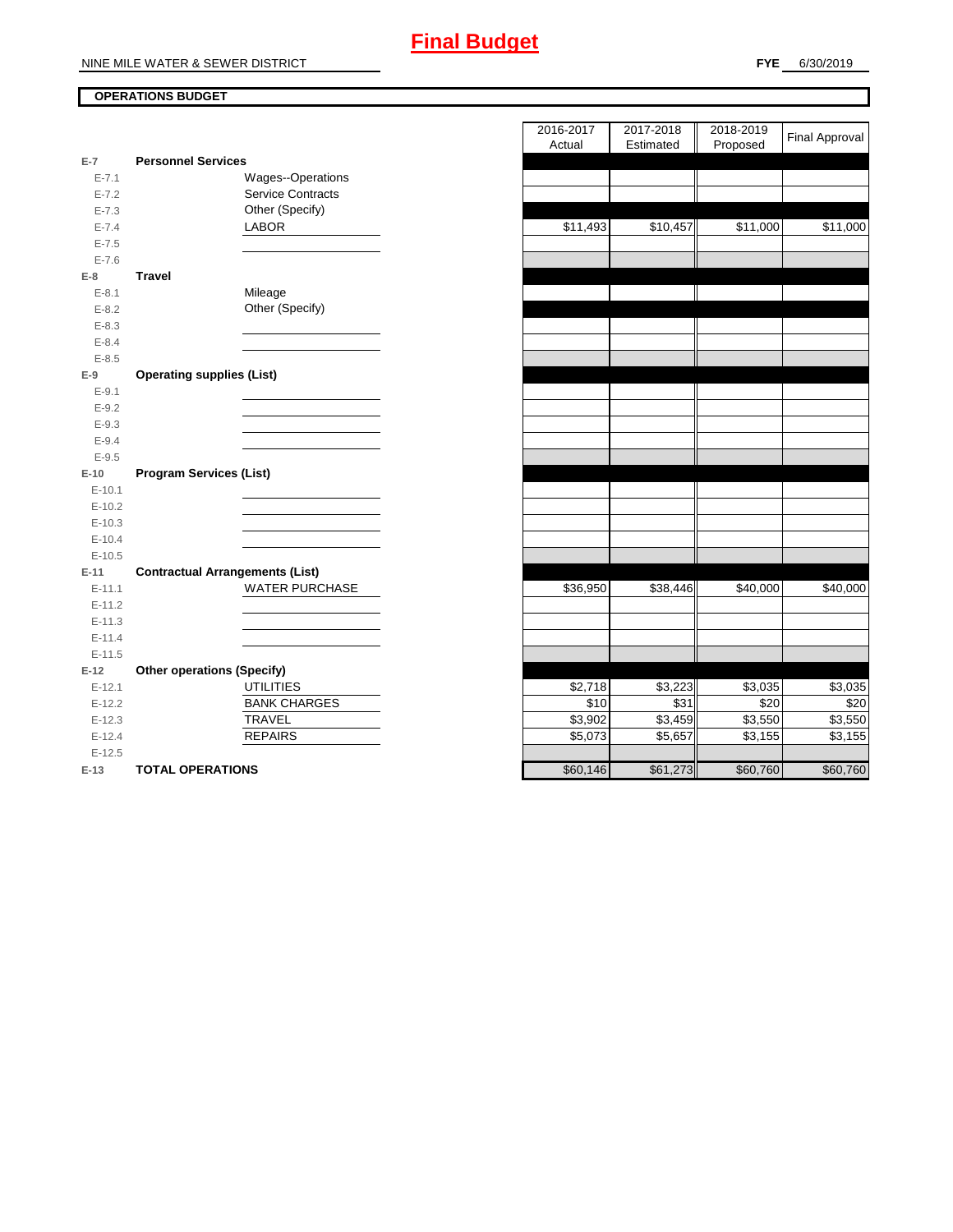# **INDIRECT COSTS BUDGET**

| E-14       | Insurance                     |
|------------|-------------------------------|
| $F-141$    | Liability                     |
| $F-142$    | <b>Buildings and vehicles</b> |
| $F-14.3$   | Equipment                     |
| $F-144$    | Other (Specify)               |
| $E-14.5$   |                               |
| $E - 14.6$ |                               |
| $F-147$    |                               |
| $E-15$     | Indirect payroll costs:       |
| $E - 15.1$ | FICA (Social Security) taxes  |
| $E-15.2$   | <b>Workers Compensation</b>   |
| $E-15.3$   | <b>Unemployment Taxes</b>     |
| $E-15.4$   | Retirement                    |
| $E-15.5$   | Health Insurance              |
| $E - 15.6$ | Other (Specify)               |
| $E-15.7$   |                               |
| $E-15.8$   |                               |
| $E-15.9$   |                               |
| $E-16$     | <b>Depreciation Expenses</b>  |
| $E-17$     | <b>TOTAL INDIRECT COSTS</b>   |

|          |                              | 2016-2017<br>Actual | 2017-2018<br>Estimated | 2018-2019<br>Proposed | <b>Final Approval</b> |
|----------|------------------------------|---------------------|------------------------|-----------------------|-----------------------|
| $E-14$   | <b>Insurance</b>             |                     |                        |                       |                       |
| $E-14.1$ | Liability                    | \$922               | \$734                  | \$900                 | \$900                 |
| $E-14.2$ | Buildings and vehicles       |                     |                        |                       |                       |
| $E-14.3$ | Equipment                    |                     |                        |                       |                       |
| $E-14.4$ | Other (Specify)              |                     |                        |                       |                       |
| $E-14.5$ |                              |                     |                        |                       |                       |
| $E-14.6$ |                              |                     |                        |                       |                       |
| $E-14.7$ |                              |                     |                        |                       |                       |
| $E-15$   | Indirect payroll costs:      |                     |                        |                       |                       |
| $E-15.1$ | FICA (Social Security) taxes |                     |                        |                       |                       |
| $E-15.2$ | <b>Workers Compensation</b>  |                     |                        |                       |                       |
| $E-15.3$ | <b>Unemployment Taxes</b>    |                     |                        |                       |                       |
| $E-15.4$ | Retirement                   |                     |                        |                       |                       |
| $E-15.5$ | <b>Health Insurance</b>      |                     |                        |                       |                       |
| $E-15.6$ | Other (Specify)              |                     |                        |                       |                       |
| $E-15.7$ |                              |                     |                        |                       |                       |
| $E-15.8$ |                              |                     |                        |                       |                       |
| $E-15.9$ |                              |                     |                        |                       |                       |
| $E-16$   | <b>Depreciation Expenses</b> | \$65,899            | \$56,671               | \$3,982               | \$3,982               |
| E-17     | <b>TOTAL INDIRECT COSTS</b>  | \$66,821            | \$57,405               | \$4,882               | \$4,882               |
|          |                              |                     |                        |                       |                       |

#### **DEBT SERVICE BUDGET**

|         |                           | 2016-2017 | 2017-2018 | 2018-2019 | Final Approval |
|---------|---------------------------|-----------|-----------|-----------|----------------|
|         |                           | Actual    | Estimated | Proposed  |                |
| $D-1$   | <b>Debt Service</b>       |           |           |           |                |
| $D-1.1$ | Principal                 | \$8,000   | \$8,000   | \$9,000   | \$9,000        |
| $D-1.2$ | Interest                  | \$9,310   | \$9,020   | \$8,515   | \$8,515        |
| $D-1.3$ | Fees                      |           |           |           |                |
| $D-2$   | <b>TOTAL DEBT SERVICE</b> | \$17,310  | \$17,020  | \$17,515  | \$17,515       |